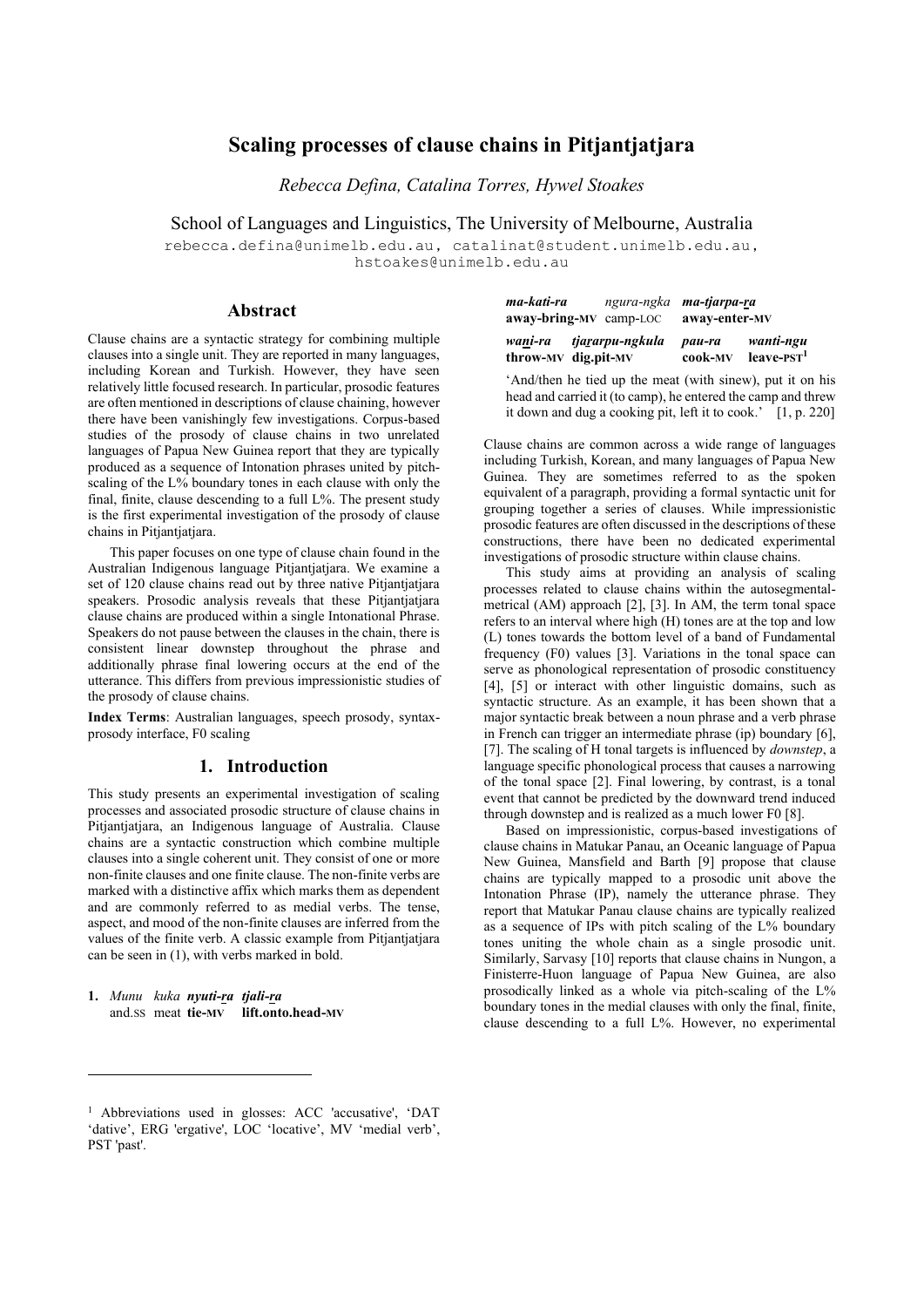studies have been devoted to the examination of clause chains and their relation to the prosodic hierarchy.

Pitjantjatjara (Glottocode: pitj1243, ISO 639-3: pjt) is spoken by roughly 3000 people [11] in the desert region of central Australia. The language is classified as part of the Wati-Nyungic branch of Pama-Nyungan [12] and forms part of the Western Desert dialect chain which extends across much of central and western Australia. Pitjantjatjara and its closest sister dialect, Yankunytjatjara, are largely mutually intelligible and are both described in one grammar [13] and dictionary [14]. Pitjantjatjara has a left-headed binary foot structure, with final syllables treated as extra-metrical [15]. Primary stress is wordinitial and initial/stressed syllables are strongly associated with a pitch peak which shows significantly longer duration than other syllables in the word. We are specifically interested in the F0 height of H tonal targets associated with accented syllables in Pitjantjatjara clause-chains.

Clause chains are the standard method for describing connected sequences of actions in Pitjantjatjara. They can be fairly long, such as in example (1) with eight verbs. More commonly, however, they consist of two or three verbs [16]. The finite verb is typically, but not necessarily, chain final.

Goddard [13], [17] describes two main types of clause chain (serial verb constructions in his account) in the very closely related dialect, Yankunytjatjara. He refers to these as Loose and Tight. Loose clause chains may contain many verbs, each with their own nominal arguments. In contrast, Tight clause chains contain only two verbs and these verbs must be adjacent with no intervening material. Importantly for the present paper, Goddard also notes prosody as a discriminating feature. Tight clause chains are produced as a single intonational unit, while the clauses in Loose chains typically contain pauses or intonation boundaries. Defina [16] reports that the distinction between Loose and Tight clause chains is often ambiguous and difficult to draw in practice, since the majority of Loose clause chains consist of two adjacent verbs.

# **2. Research questions**

The present study is the first part of a wider project on the prosodic structure of Pitjantjatjara clause chains. In this experiment, we examine Pitjantjatjara utterances consisting of Loose clause chains to determine their prosodic correlates. We test the predictions made by earlier impressionistic research, specifically: Goddard's [13], [17] report of a phrase boundary between verbs and the reports of clause chains in PNG realized as a sequence of IPs with a constant downstep rule [9], [10].

We additionally manipulate the length of clause chains to examine whether the size of the syntactic constituent has an effect on prosodic realization. Within our experimental paradigm, we evaluate four hypotheses:

#### H1. Prosodic constituency and clause chains

This hypothesis predicts that verbs in clause chains are preferably produced as single prosodic units, namely IPs, marked through intervening pauses.

### H2. Downstep of H peaks

We hypothesize that prosodic constituency is marked through F0 scaling. We predict that the H peaks of consecutive verbs in the clause chain obey a constant downstep rule. This would mean that F0 peaks in clause chains in the two length conditions below share a positive linear relationship.

H3. Restructuring of IP internal scaling

We predict that there will be clause chain internal intermediate phrase boundaries, with the F0 of peaks following this break reset to a higher level.

H4. Final lowering is utterance final

Further, we predict that final lowering is utterance final. This means that when the final verb is not utterance final, neither it, nor any of the medial verbs, trigger final lowering.

### **3. Methods**

### **3.1 Participants**

Three native speakers of Pitjantjatjara, all female, aged 48-58  $(M = 54)$  participated in this study. Speakers are also fluent in English and literate in both languages.

### **3.2 Materials**

Examples (2) and (3) show the two conditions included in the experiment: Two-verb Loose clause chains, with 12 token sentences containing two consecutive verbs and Three-verb Loose clause chains with 12 token sentences containing three consecutive verbs. Stimuli were constructed in consultation with native speakers. Word order is highly flexible in Pitjantjatjara, but we ensured that all sentences were Subject Verb<sub>Medial</sub> (Verb<sub>Medial</sub>) Verb<sub>Finite</sub> Object. The Two-verb clause chains consisted of the medial verb *miraṟa* 'call for' and the finite verb *ngurinu* 'looked for' as in (2). Twelve distinct items were created by varying the subject and object to other proper names or pronouns. To ensure a continuous F0 trace, stops were avoided as much as possible.

*2. Wanyima-lu mira-ṟa nguri-nu Umatji-ku* name-ERG call-MV look.for-PST name-DAT 'Wanyima called for and looked for Umatji.' [Subject] [Verb<sub>Medial</sub>] [Verb<sub>Finite</sub>] [Object]

The Three-verb clause chains were based on the Two-verb clause chains by adding a third verb as the new finite verb. So *nguri* 'look for' now appears as a medial verb and the third and final finite verb is *nyangu* 'saw', as in example (3).

3. *Wanyima-lu mira-ṟa nguri-ṟa nya-ngu Umatji-nya* NAME-ERG call-MV look.for-MV see-PST NAME-ACC 'Wanyima called for, looked for, and saw Umatji.' [Subject] [Verb<sub>Medial</sub><sup>1</sup>] [Verb<sub>Medial</sub><sup>2</sup>] [Verb<sub>Finite</sub>] [Object]

We examine only two and three verb clause chains as longer chains are rare in natural conversation [16]. Comparing two versus three verb chains will provide an initial indication of any difference according to the length of the chain and provide a greater time window with more material for any prosodic phrasing to become apparent.

#### **3.3 Procedure**

Participants read each of the 24 stimuli sentences four times, plus 48 filler sentences containing other variants of two- and three-verb clause chains for further studies. The sentence order was randomized for each speaker. If a participant faltered or was unhappy with their reading of a given sentence, they repeated it. Participants were recorded in a quiet room with soft furnishings in the community of Pukatja. All recordings were made with a headset microphone and a H4 ZOOM recording as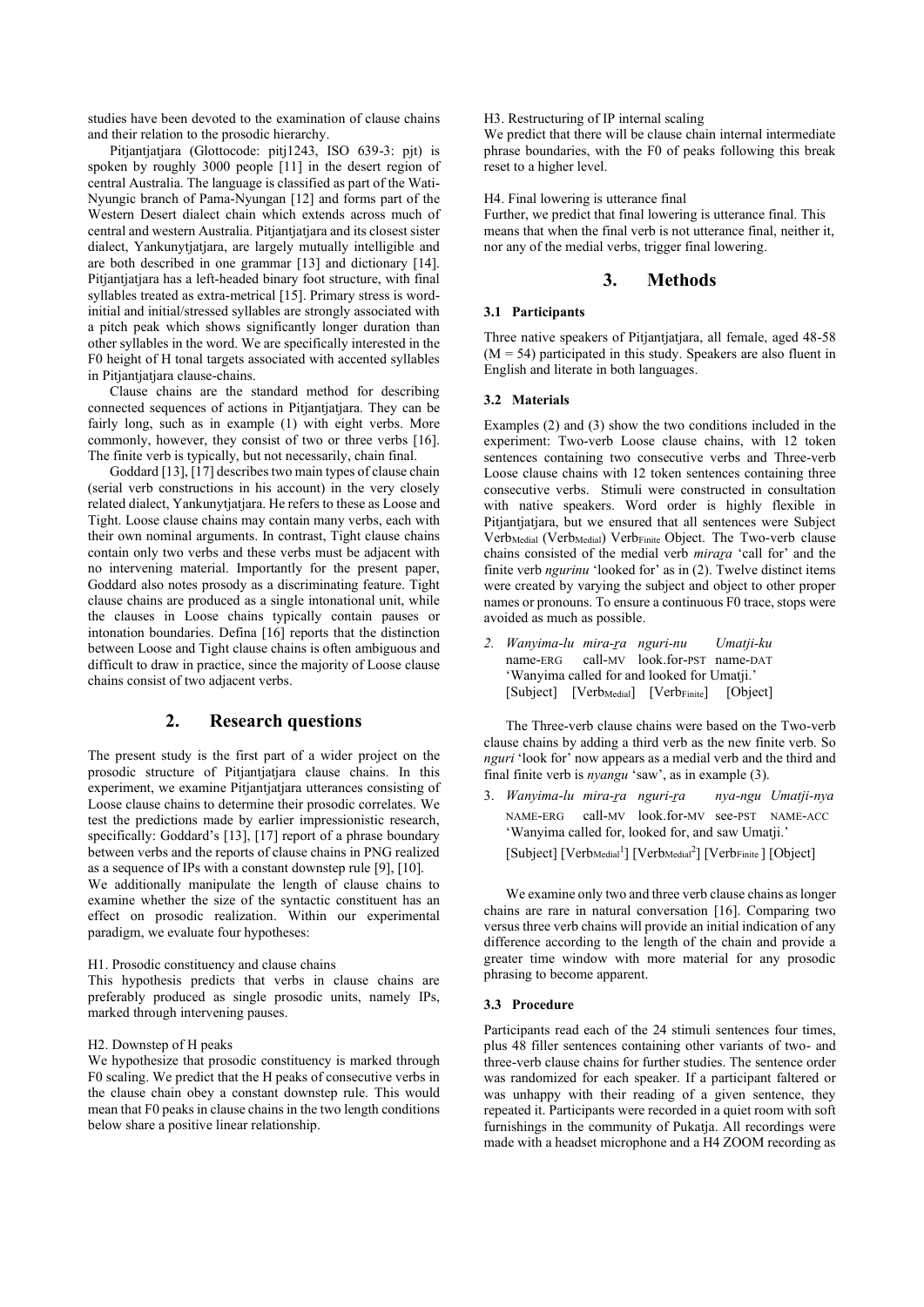mono at 44.1 kHz/16 bit. Participants were paid for their time according to rates recommended by Ninti One. Testing was done in Pitjantjatjara and the experimenter conversed with the participants in Pitjantjatjara for the duration of the experiment.

### **3.4 Analysis**

To construct the database, first, utterances were transcribed noting deviations in recordings from the script, for example minor variations in the subject or object such as the use of the abbreviated Umanya for the name Umatjinya. For this analysis, a subset of 120 of the total 288 target tokens were selected.

All audio files were normalised to -3db and split into single utterance files. Each file was automatically segmented, forced aligned and phonetically labelled using the Munich Automatic Segmentation tool (MAuS) [18]. A User Defined Grapheme to Phoneme mapping was used and input into the G2P tool [19] using The Australian Aboriginal Language Parameter model [20] accessed at the Bavarian Archive for Speech Signals website (http://hdl.handle.net/11858/00-1779-0000-000C-DAAF-B).

Each labelling file was output from MAuS as a Praat textgrid. Each textgrid was compiled and edited using "rPraat" [21] adding five principle tiers (Utterance, Word, Grammatical Category, Syllable number and Phonetic Segment). All utterances were manually checked and hand corrected at a word and phonetic level using Praat [22].

Subsequent to checking, prosodic labelling was added on a separate Tone tier, labelling High (H) and Low (L) tones as shown in Figure 1. The tones were labelled with reference to the pitch (F0) trace and corrected phonetic tier with tones of interest marked with H/L<sup>+number</sup> from left to right and LF marking a final low tone. Pauses were marked on the tone tier when observed using the automatically labelled phonetic tier as reference.



Figure 1.: Pitch (F0) trace of utterance from the Three-verb condition (*Wanyimalu miraṟa nguriṟa nyangu Umatjinya* Eng. 'Wanyima called for, looked for, and saw Umatji.').

All Praat textgrids were then imported into the Emu Speech Database Management System [23]. Prosodic hierarchies were constructed by creating links between each tier (level) and then automatically linking them using time stamps (For more information see [24]).

#### **3.5 Statistical analyses**

Measurements taken in Hz for tones were converted into semitones (benchmark 100) [25]. Data were analysed using linear mixed effects models examining differences between H and L tones. Post-pausal tones were excluded from these analyses. Estimated marginal means were obtained for factor comparisons and *p*-values were adjusted with the Tukey

method. Statistical analyses were carried out in R [26] utilising linear mixed models within the statistics packages lme4 and emmeans [27], [28].

### **4 Results**

#### **4.1 Prosodic constituency and clause chains**

In our corpus of 120 clause chain utterances, 74% were produced with all verbs within one IP together with the preceding subject and final object. We observed the insertion of a spontaneous short pause in 26% of the data. In 87% of the cases this pause was placed either prior to the onset of the verb series or after it (before the sentence final object). Only in 3% of the utterances was there a pause between the chained clauses. This shows a tendency for clause chains to be mostly realized within the same IP. In the following analysis, we only examine peaks (N=518) and lows (N=568) with no adjacent pause.

#### **4.2 Downstep of H peaks**

Figure 2 shows a linear relationship between Verb<sub>Medial</sub> and VerbFinite peaks in the Two-verb condition. A linear mixed effects model with the fixed factors TONE and CONDITION, together with the random factor participant (N=518) examined whether there is a relationship in height between peaks in the clause chain. A statistically significant relationship was found in all cases. Factor comparisons confirmed this for the Twoverb condition (Est. 1.04, SE 0.1 semitones, *p*<.0001), also for the Three-verb condition, for Verb<sub>Medial</sub><sup>1</sup> and Verb<sub>Finite</sub> (Est. 2.02, SE  $\pm 0.1$  semitones,  $p<.0001$ ) and for Verb<sub>Medial</sub><sup>2</sup> and Verb<sub>Finite</sub> (Est. 0.98, SE  $\pm 0.1$  semitones,  $p$ <.0001) and for Verb<sub>Medial</sub><sup>2</sup> and Verb<sub>Medial</sub><sup>1</sup> (Est. 1.04, SE  $\pm$ 0.1 semitones,  $p$ <.0001). This suggests that peaks in the chained clauses gradually decrease by approx. 1 semitone.



Figure 2.: Scatter plot with fitted regression line of values  $(in$  semitones) of  $Verb$ <sub>Medial</sub> peaks as a function of peaks in Verb<sub>Finite</sub> position in the Two-verb condition.

#### **4.3 Restructuring of IP internal scaling**

Figure 3 shows boxplots of peaks in semitones in the Two-verb and Three-verb conditions. Note that in the Three-verb condition, the Object peak is raised to a higher level than that of VerbFinite. The linear mixed effects model from 4.2 is used. Factor comparisons reveal that the difference between peaks in Object and Verb<sub>Finite</sub> is not statistically significant (Est. -0.26, SE  $\pm$  0.13 semitones,  $p=0.7$  (n.s)). This suggests there is an upwards shift in the peak of Object, blocking the downstep trend found in 4.2. However, no raising of F0 is found in the Two-verb condition.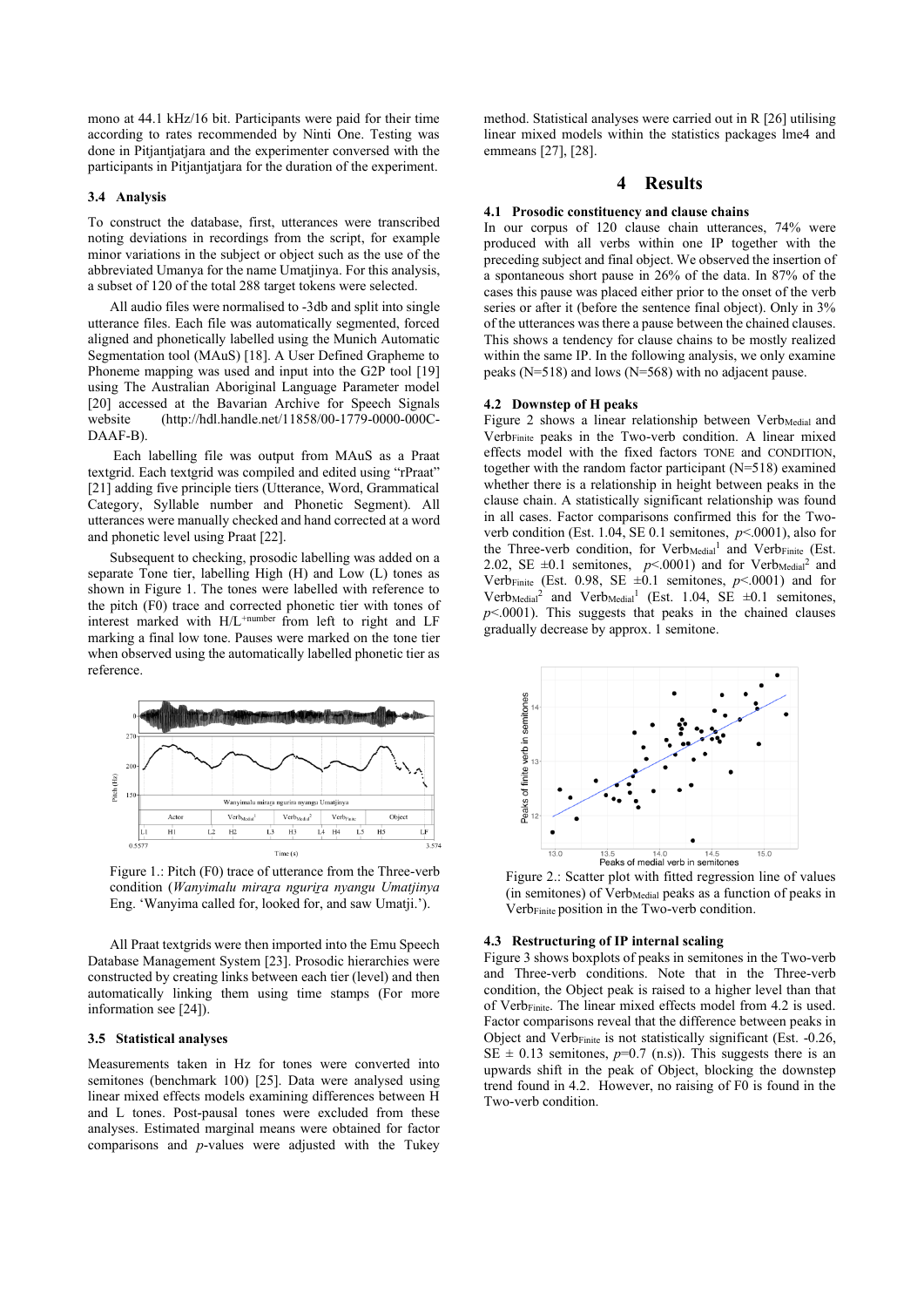

Figure 3.: Notched box plots of successive peaks (in semitones) across utterances in the Two-verb and Threeverb conditions (post-pausal peaks excluded).

#### **4.4 Final lowering is utterance final**

Figure 4 shows that LF exhibits the lowest values (across all L tones) in the Two-verb and Three-verb conditions. A linear mixed effects model with the fixed factors TONE and CONDITION, together with the random factor participant (N=568) evaluated whether there is a difference between L tones. Results show that the difference between the sentence final tone  $(LF)$  and preceding low tones  $(L1, L2, L2, L4, L5)$  is statistically significant (Est. -4.83, SE  $\pm 0.27$  semitones, *p*<.0001). This confirms LF is the lowest tone across the two conditions.



Tone  $\frac{6}{9}$   $\frac{11}{12}$   $\frac{6}{9}$   $\frac{13}{14}$   $\frac{6}{9}$   $\frac{15}{15}$ 

Figure 4.: Notched box plots of successive low tones (in semitones) across utterances in the Two-verb and Threeverb conditions (post-pausal low tones excluded).

### **5 Discussion**

We set out to investigate the prosodic correlates of Pitjantjatjara Loose clause chains. In this experimental context, speakers produced two and three-verb clause chains within a single IP. This was indicated by the lack of internal pauses, the linear downstep in H peaks throughout the utterances, and the presence of a single final lowering L% at the end of the utterance.

We observed one difference between two- and three-verb clause chains. Three-verb clause chains tended to feature an F0 reset between the final verb and the object which could be associated with the demarcation of an intermediate phrase boundary. Intriguingly, this prosodic break occurred between the verb and the object rather than between the constituent clauses as previously reported for clause chains in other languages [9], [10]. The patterning of and motivation for this F0 reset remain questions for further investigation. It may be related to variations in Pitjantjatjara word order or related to particular verb and object pairings. We intend to investigate these possibilities in future work.

Our finding that Pitjantjatjara Loose clause chains are typically produced within a single IP with no pauses between the verbs is counter to Goddard's [13], [17] description of the very similar dialect Yankunytjatjara. Goddard describes a prosodic phrase break or pause as a typical feature which distinguished Loose clause chains from Tight clause chains. It remains a question for further research whether there are any other prosodic features which distinguish Loose and Tight clause chains in Pitjantjatjtara. However, this study suggests that Intonation Phrase boundaries and pauses will not be useful diagnostic features.

Our findings also differ from previous investigations of the prosody of clause chains cross-linguistically. Separate corpusbased investigations of two unrelated languages of PNG found that clause chains tend to be produced as a series of IPs united by a downstepped pitch-scaling of the L boundary tones [9], [10]. It is an intriguing question for further research whether these differences relate to differences between the languages or between the methods used to investigate them. Some researchers have suggested that clause chains and other similar syntactic constructions may have been exoticized in the literature with a focus on less typical examples [29], [30]. It is possible that impressionistic studies may have been influenced by this bias. It is also likely that the experimental conditions and restricted set of verbs used in the present study do not fully capture the range of prosodic realizations of Pitjantjatjara clause chains.

# **6 Conclusions**

This study presents the first experimental investigation of the prosodic correlates of clause chains. We find that Pitjantjatjara clause chains are typically produced within Intonation Phrases. This differs from previous corpus-based and impressionistic reports of the closely related dialect Yankunytjatjara as well as unrelated languages of Papua New Guinea. This divergence raises questions about potential variation among clause chains cross-linguistically and across different contexts.

### **7 Acknowledgements**

We would like to thank the Pitjantjatjara participants for their assistance, as well as Hannah Schuback for her assistance in providing a recording location. We would also like to thank Ben Volchok for assistance in checking and correcting the phonemic alignment. This project was funded by the ARC Centre of Excellence for the Dynamics of Language and the Research Unit for Indigenous Languages.

### **8 References**

[1] P. Eckert and J. Hudson, *Wangka wiru: a handbook for the Pitjantjatjara language learner*. Adelaide: South Australian College of Advanced Education, 1988.